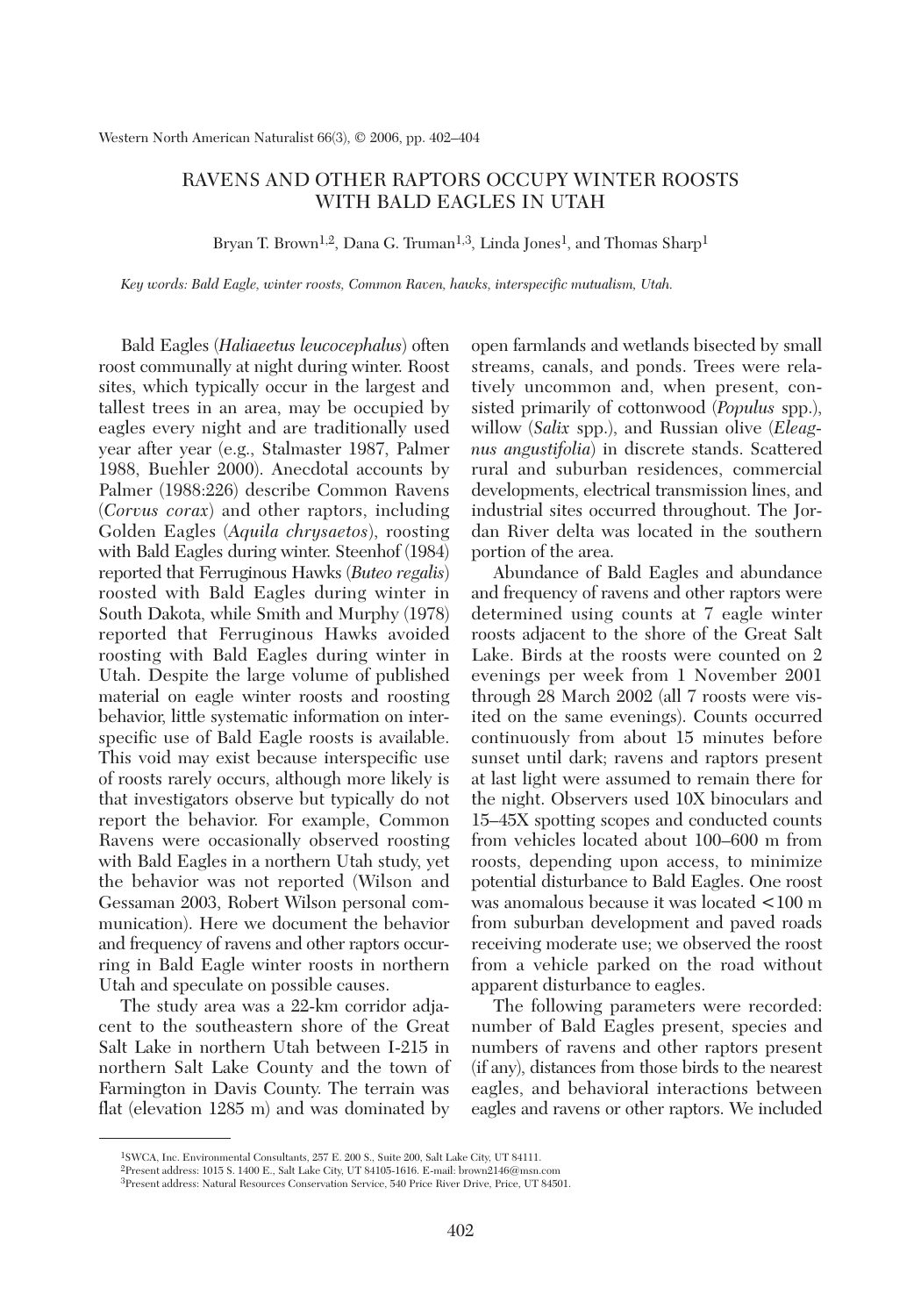only ravens and other raptors located ≤100 m from roosting eagles; 100 m was chosen because existing cottonwood and willow stands did not exceed 200 m in length and because eagles typically roosted together while ravens and other raptors roosted throughout the stands. Distances from ravens and other raptors to roosting eagles were visually estimated to the nearest 5 m. Means of response variables are reported with 1 standard deviation (±*s*).

A total of 280 roost counts were conducted. No Bald Eagles were present during 118 counts, and  $16 \pm 20$  eagles per count (range 1–105) were detected during 162 counts when eagles were present. Thirty-six individuals of ravens or other raptor species were detected during 17 counts: 8 individuals during 4 counts when no eagles were present and 28 during 13 counts when eagles were present. Overall, ravens and other raptors were present during 6% of total roost counts, 3% of counts when no eagles were present, and 8% of counts when eagles were present.

Ravens and other raptors averaged  $2.1 \pm 1.4$ birds per count (range 1–6) when present. Other raptors detected most often in eagle roosts were unknown hawks (Accipitridae; 13 total individuals in 8 counts, range 1–3 per count), followed by Rough-legged Hawks (*Buteo lagopus*; 12 in 5 counts, range 1–4 per count), Common Ravens (9 in 2 counts, range 3–6 per count), and Red-tailed Hawks (*B. jamaicensis*; 2 in 2 counts). Ravens and other raptors were detected most often in January (*n* = 16 individuals), followed by February (*n* = 12) and March  $(n = 8)$  with none detected in November and December.

Ravens and other raptor species roosted 58  $\pm$  40 m from Bald Eagles (range 5–100 m,  $n =$ 10). The 2 closest associations occurred when 2 Rough-legged Hawks roosted about 5 m from 6 eagles in a cottonwood stand and again when a group of 6 Common Ravens roosted about 5 m from, and on the same branch as, 7 eagles in a large (20-m-tall) willow (*Salix* sp.). Aggressive interactions did not occur between those birds and the eagles in either instance.

The only instance of apparent aggressive interaction between eagles and ravens or other raptors occurred when 4 Rough-legged Hawks roosting in a stand of mature cottonwoods were joined by 7 eagles. The 2nd eagle that entered the roost was an adult who flew within 5 m of 2 of the hawks, extending its wings

and noticeably exposing its talons toward the hawks as it passed before settling on the roost. The 2 hawks left immediately, circled the roost area, and returned within about 2 minutes. The other 2 hawks never left the roost.

Ravens and hawks roosting with eagles typically occurred on smaller, more closely spaced, midcanopy limbs, while eagles usually occurred on larger, well-separated limbs higher in the canopy. Ravens and hawks could have been limited to these apparently subordinate microsites within roosts because eagles were dominant but could have gained some advantage from interspecific association. However, ravens and hawks would be expected to always roost with eagles if this theoretical advantage were substantial. Our observations indicated this was not the case because (1) we frequently observed solitary and communal roosting by ravens and other raptors in both trees and electrical transmission poles and towers away from eagle roosts  $(\leq 0.5$  km) and  $(2)$  eagle roosts were usually occupied only by eagles. Alternatively, ravens and other raptors may have used smaller, more closely spaced midcanopy limbs to avoid potential persecution by eagles.

Other raptor species, primarily unknown hawks and Rough-legged Hawks, occurred regularly but uncommonly at eagle roosts. Palmer (1988) reported that Rough-legged Hawks will often roost communally with other raptors in areas of apparent high prey density. Other advantages of ravens and other raptors roosting with eagles include the potential thermal advantage of roosting trees and protection from prevailing winter winds (Stalmaster and Gessaman 1984). However, the latter advantage has been reported only for eagles roosting in conifers. Eagles in our study area roosted in deciduous trees.

Trees of adequate size for roosting in areas of lower human activity were uncommon in the study area, and it is possible that roost sites were a limiting factor. If so, the availability of roost sites may have influenced multispecies use. Eagles used only stands of larger trees for roosting; in contrast, ravens and other raptors were more generalistic in their roostsite use. Although we made casual observations of ravens and other raptors roosting at sites other than traditional eagle roosts, our data did not allow comparison of preference for or discrimination against eagle roost sites versus other potential roost sites.